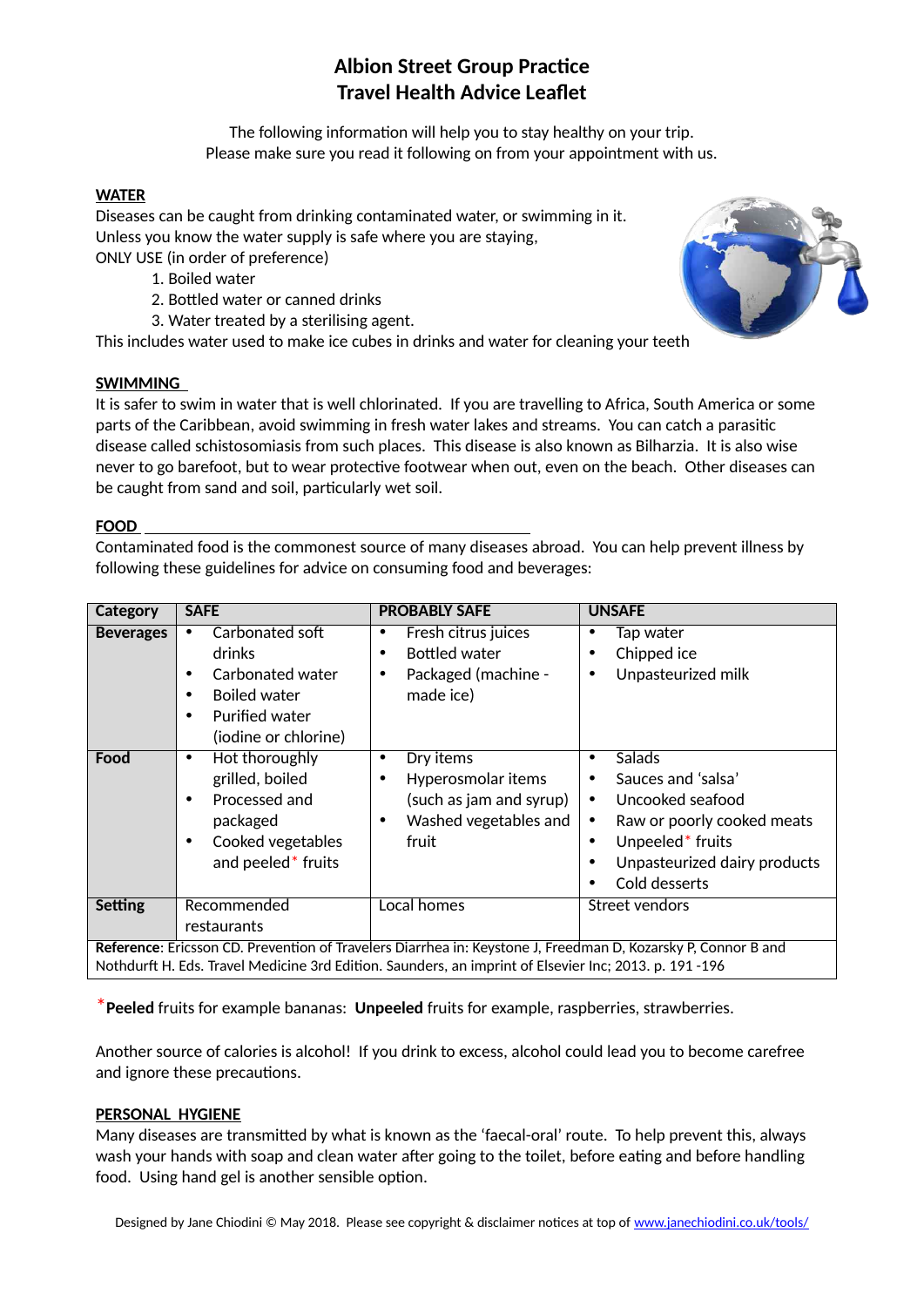## **TRAVELLERS' DIARRHOEA**

This the **most common illness** that you will be exposed to abroad and there is **NO vaccine against it.** Diarrhoea is caused by eating and/or drinking food and water contaminated by bacteria, viruses or parasites. Risk of illness is higher in some countries than others.

**High risk areas** include North Africa, sub-Saharan Africa, the Indian Subcontinent, S.E. Asia, South America, Mexico and the Middle East.

**Medium risk areas** include the northern Mediterranean, Canary Islands and the Caribbean Islands.

**Low risk areas** include North America, Western Europe and Australia

You can certainly help **prevent** travellers' diarrhoea in the way you **behave** - make sure you follow the food, water and personal hygiene guidelines already given.

## **What is travellers' diarrhoea?**

Travellers' diarrhoea is 3 or more loose stools in a 24 hour period often accompanied by stomach pain, cramps and vomiting. It usually lasts 2-4 days and whilst it is not a life threatening illness, it can disrupt your trip for several days. The main danger of the illness is **dehydration**, and this, if very severe, can kill if it is not treated. **Treatment** is therefore **rehydration**. In severe cases and particularly in young children and the elderly, commercially prepared rehydration solution is extremely useful.

## **Travel well prepared**

A good tip is to take oral rehydration solutions with you. These can be bought over the counter in a chemist shop, available in tablet or sachet form — for example:

**DIORALYTE or ELECTROLADE or DIORALYTE RELIEF.** (The latter is a formula containing rice powder which also helps to relieve the diarrhoea, particularly useful in children). Prepare according to instructions. Take care regarding their use in very small children and seek medical advice where necessary.

**Anti diarrhoeal tablets** can be used for adults but should NEVER be USED in children under 4 years of age, and only on prescription for children aged 4 to 12 years. Commonly used tablets are loperamide and bismuth subsalicylate - ask you pharmacist for advice about them.

**None of these tablets should ever be used if the person has a temperature or blood in the stool.** 

## **Do contact medical help if the affected person has:-**

- $\triangleright$  A temperature
- $\triangleright$  Blood in the diarrhoea
- $\triangleright$  Diarrhoea for more than 48 hours (or 24 hours in children)
- $\triangleright$  Becomes confused

In some circumstances, antibiotics are used as a standby treatment for travellers' diarrhoea. Such medication is not usually available on the NHS in anticipation of you being ill when away and needs to be prescribed. A woman taking the oral contraceptive pill may not have full contraceptive protection if she has had diarrhoea and vomiting. Extra precautions must be used - refer to your 'pill' information leaflet. If using condoms, take a supply of good quality ones with you which are CE approved.

## **HEPATITIS B and HIV INFECTION - these diseases can be transmitted by**

- Blood transfusion
- Medical procedures with non-sterile equipment
- Sharing of needles (e.g. tattooing, body piercing, acupuncture and drug abuse)
- Sexual contact Sexually transmitted infections or STIs are also transmitted this way



#### **Ways to protect yourself**

Designed by Jane Chiodini © May 2018. Please see copyright & disclaimer notices at top of [www.janechiodini.co.uk/tools/](http://www.janechiodini.co.uk/tools/)

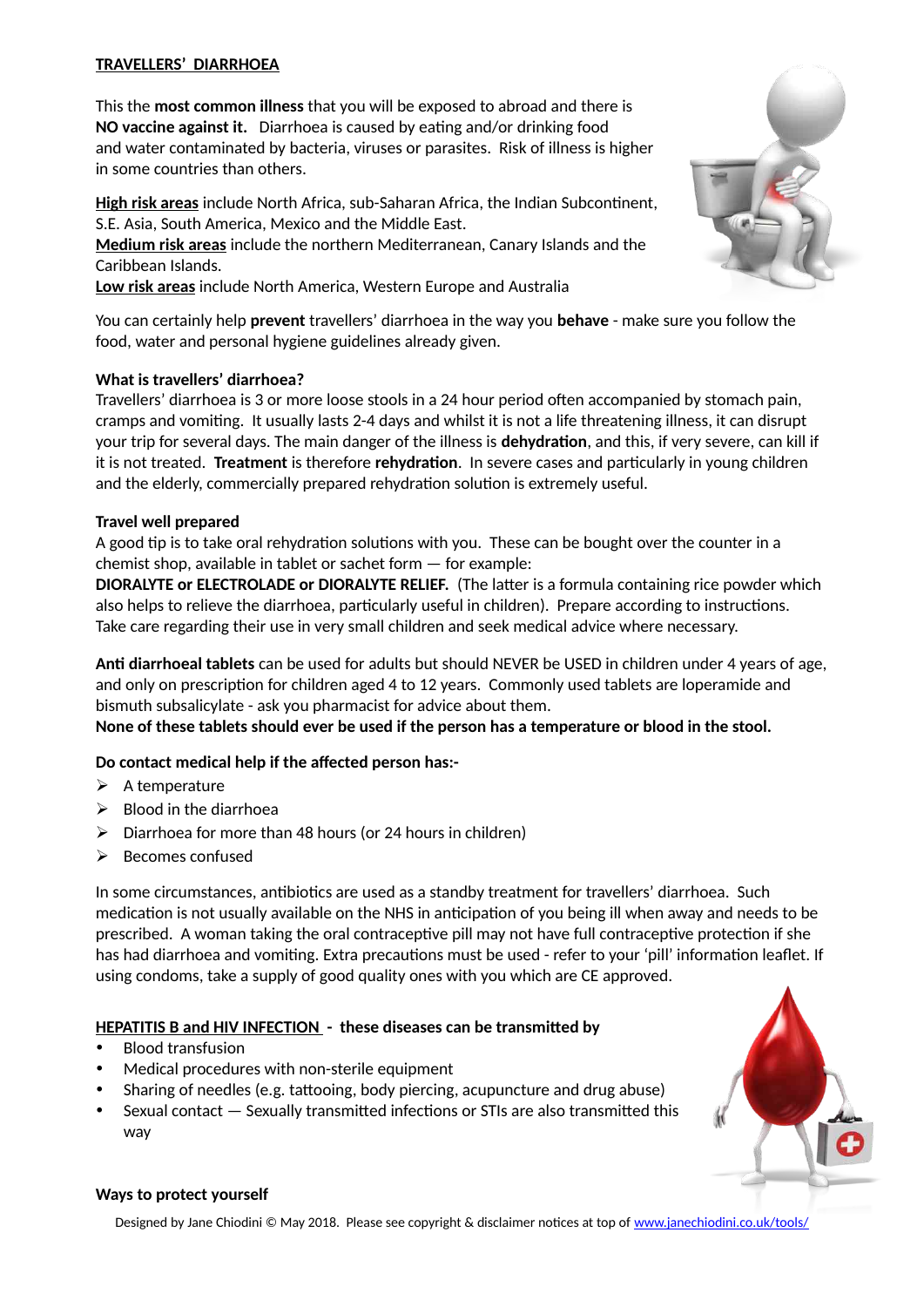- $\triangleright$  Only accept a blood transfusion when essential
- $\triangleright$  If travelling to a resource poor country, take a sterile medical kit
- $\triangleright$  Avoid procedures e.g. ear and body piercing, tattooing & acupuncture
- $\triangleright$  Avoid casual sex, especially without using condoms

**Remember!** Excessive alcohol can make you carefree and lead you to take risks you otherwise would not consider.

#### **INSECT BITES**

Mosquitoes, certain types of flies, ticks and bugs can cause many different diseases. e.g. malaria, dengue fever, yellow fever. Some bite at night, but some during daytime so protection is needed at all times.

#### **Avoid being bitten by:**

- Covering up skin as much as possible if going out at night, (mosquitoes that transmit malaria bite from dusk until dawn). Wear loose fitting clothes, long sleeves, trousers or long skirts.
- Use insect repellents on exposed skin. (DEET containing products are the most effective. A content of up to 50% DEET is recommended for tropical destinations). Clothes can be sprayed with repellents too or clothing specific sprays .g. permethrin. Check suitability for children on the individual products. If using sunscreen always apply first, followed by an insect repellent spray on top.
- If room is not air conditioned, but is screened, close shutters early evening and spray room with knockdown insecticide spray. In malarious regions, if camping, or sleeping in unprotected accommodation, always sleep under a mosquito net (impregnated with permethrin). Avoid camping near areas of stagnant water, these are common breeding areas for mosquitoes etc.



- Electric insecticide vaporisers are very effective as long as there are no power failures!
- There is **no scientific evidence** that electric buzzers, savoury yeast extract, tea tree oil, bath oils, garlic and vitamin B are effective.
- Homeopathic and herbal medications should NEVER be used as an alternative to conventional measures for malaria prevention.

#### **MALARIA**

Malaria is a disease spread by mosquitoes, there is no vaccine yet available. If you are travelling to a malarious country, the travel adviser will have given you a separate leaflet with more details, please read it. Remember malaria is a serious and sometimes fatal disease. If you develop flu like symptoms, including fever, sweats, chills, feeling unwell, headaches, muscle pains, cough, diarrhoea – then seek medical help immediately for advice and say you've been abroad. This is VITAL, don't delay. Remember the ABCD of malaria prevention advice:

**A**wareness of the risk **B**ite prevention **C**hemoprophylaxis (taking the correct tablets) **Diagnosis (knowing the symptoms and acting quickly)** 

#### **ANIMAL BITES**

Rabies is present in many parts of the world. If a person develops rabies, death is 100% certain.

#### **THERE ARE 3 RULES REGARDING RABIES**

- 1. Do not touch any animal, even dogs and cats
- 2. If you are licked on broken skin, scratched or bitten by an animal in a country which has rabies, wash the wound thoroughly with soap and running water for 10 - 15 minutes, then apply an antiseptic solution if possible e.g. iodine or alcohol. Such precautions also apply if you are licked by the animal with their saliva coming into contact with your eyes or inside your mouth (essentially any mucous membranes)

Designed by Jane Chiodini © May 2018. Please see copyright & disclaimer notices at top of [www.janechiodini.co.uk/tools/](http://www.janechiodini.co.uk/tools/)

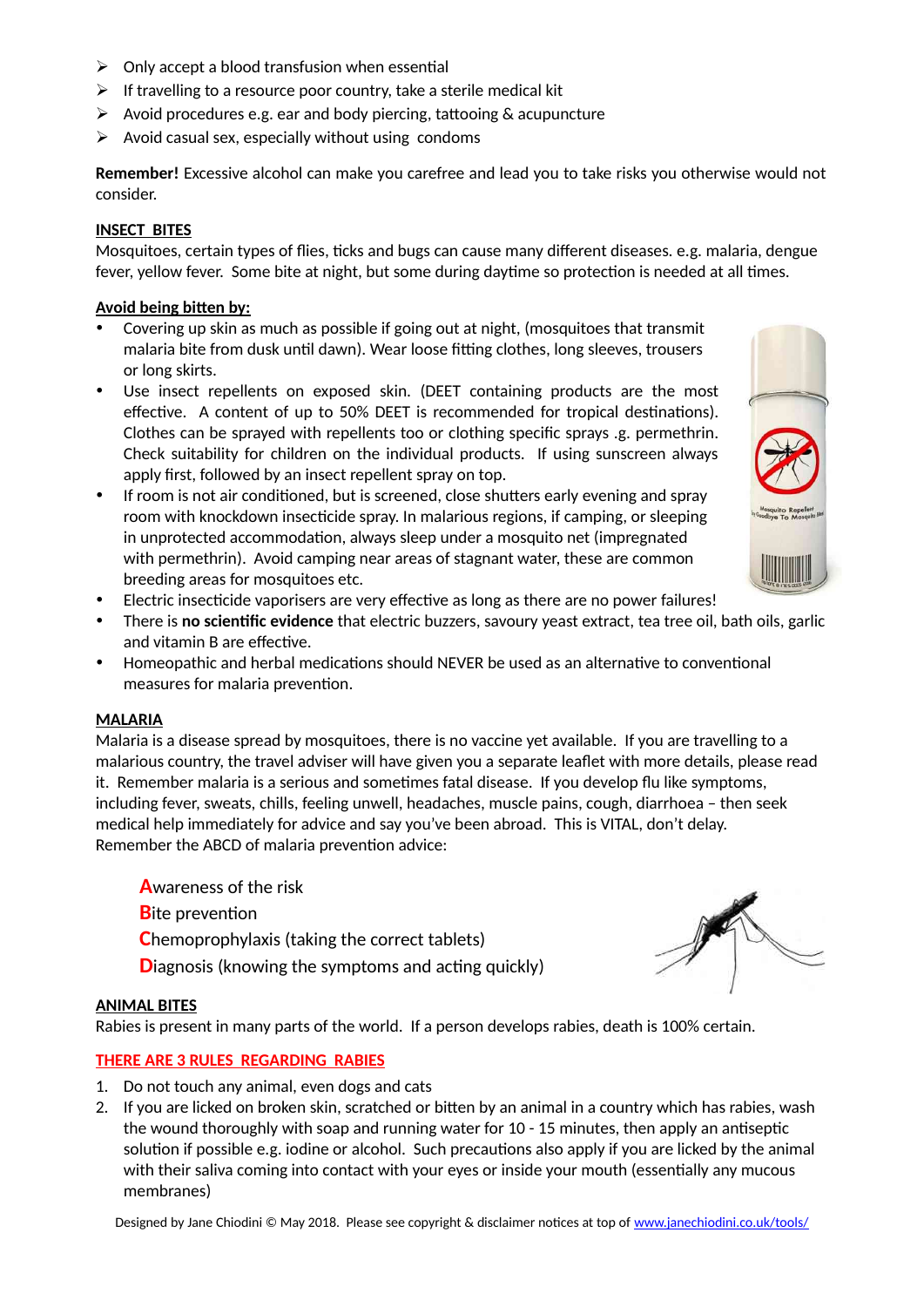**3.** Seek medical advice **IMMEDIATELY**, even if you have been previously immunised, **this is absolutely essential**

## **ACCIDENTS**

Major leading causes of death in travellers abroad are due to **accidents**, predominantly road traffic accidents and swimming/water accidents. You can help prevent them by following sensible precautions

## **PRECAUTIONARY GUIDELINES**

- $\checkmark$  Avoid alcohol and food before swimming
- $\checkmark$  Never dive into water where the depth is uncertain
- $\checkmark$  Only swim in safe water, check currents, sharks, jellyfish etc.
- $\checkmark$  Avoid alcohol when driving, especially at night
- $\checkmark$  Avoid hiring motorcycles and mopeds
- $\checkmark$  If hiring a car, rent a large one if possible, ensure the tyres, brakes and seat belts are in good condition
- $\checkmark$  Use reliable taxi firms, know where emergency facilities are

## **PERSONAL SAFETY AND SECURITY**

The Foreign and Commonwealth Office (FCO) provide excellent information about this. They have information for many different types of travel and also advise on travel to specific destinations in times of political unrest and natural disasters. Please go to their website for more information at [https://](https://www.gov.uk/government/organisations/foreign-commonwealth-office) [www.gov.uk/government/organisations/foreign-commonwealth-office](https://www.gov.uk/government/organisations/foreign-commonwealth-office)

## **INSURANCE COVER**

- Take out adequate insurance cover for your trip. This should possibly include medical repatriation as without it, this service is extremely expensive if needed.
- If you have any pre existing medical conditions, make sure you inform the insurance company of these details and check the small print of the policy thoroughly.
- If you travel to a European Union country, make sure you have obtained an EHIC card before you travel which takes some time to obtain. Further information about the EHIC is found at <http://www.nhs.uk/NHSEngland/Healthcareabroad/EHIC/Pages/Applyingandrenewing.aspx>
- Please note, additional travel insurance is still advised even if you have an EHIC card.

#### **AIR TRAVEL**

It is sensible on any long haul flight to be comfortable in your seat. Exercise your legs, feet and toes while sitting every half an hour or so and take short walks whenever feasible. Upper body and breathing exercises can further improve circulation. Drink plenty of water and be sensible about alcohol intake which in excess leads to dehydration. Further information can be obtained from the websites detailed at the end of this leaflet with more specific advice and information on travel-related deep vein thrombosis.

## **SUN AND HEAT**

Sunburn and heat-stroke cause serious problems in travellers but in the long term can be a serious cause of skin cancer. There is no such thing as a safe suntan, but the following advice should be taken:

#### PRECAUTIONARY GUIDELINES

- Increase sun exposure gradually, with a 20 minute limit initially.
- Use sun blocks which contain both UVA and UVB protection and sufficient sun protection factor (SPF) and a minimum of SPF 15. Children under 3 years should have a minimum of SPF 25 and babies under 6 months should be kept out of the sun at all times. Reapply often and always after swimming and washing. Read manufacturer instructions
- Always apply sunscreen first followed by an insect repellent spray on top
- Wear protective clothing sunhats, T shirts and sunglasses etc.
- Avoid going out between 11am 3pm, when the sun's rays are strongest
- Take special care of children and those with pale skin/red hair



**SUN** 

Designed by Jane Chiodini © May 2018. Please see copyright & disclaimer notices at top of [www.janechiodini.co.uk/tools/](http://www.janechiodini.co.uk/tools/)